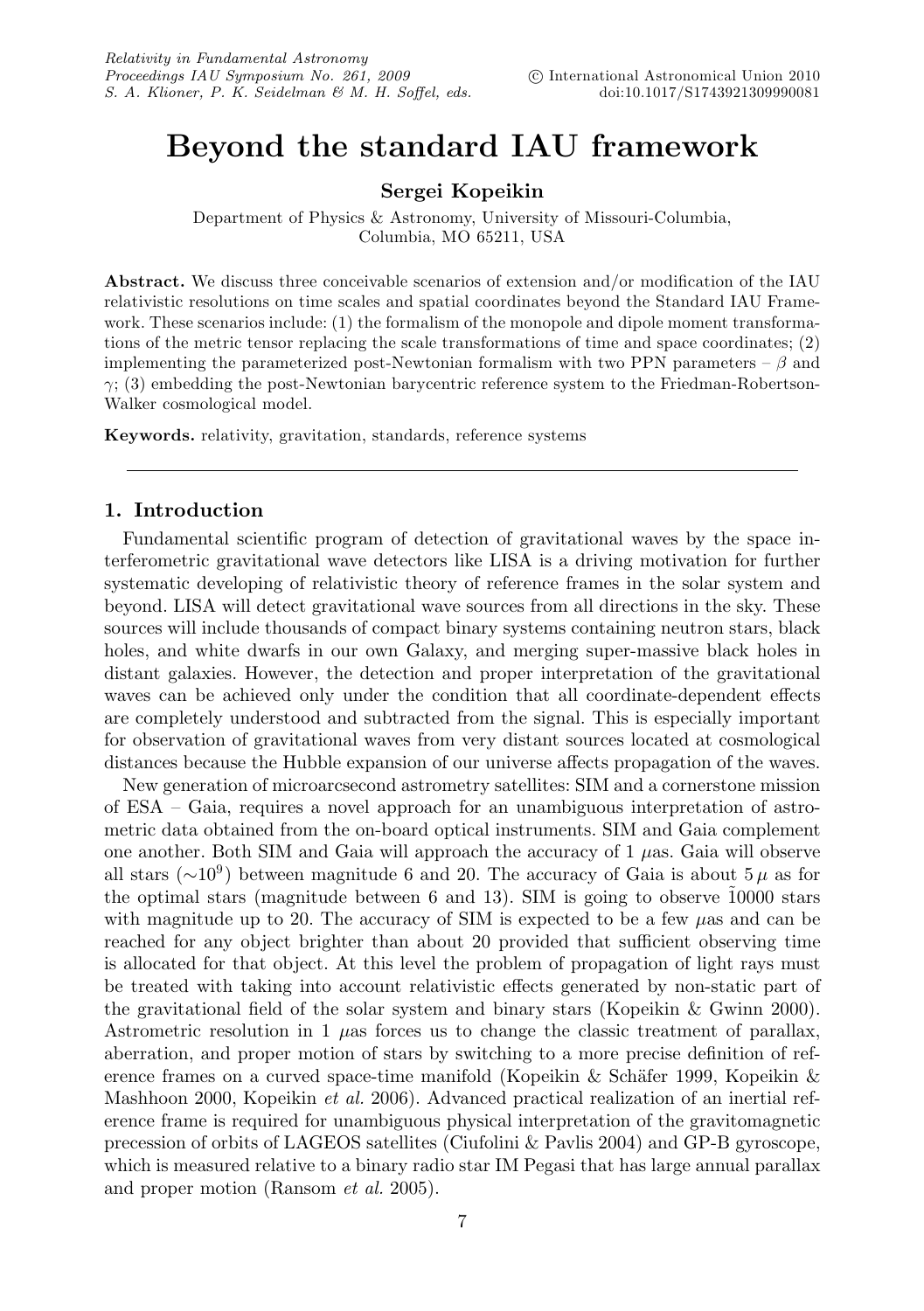#### 8 S. Kopeikin

Recent breakthroughs in technology of drag-free satellites, clocks, lasers, optical and radio interferometers and new demands of experimental gravitational physics (Lämmerzahl et al. 2001, Dittus et al. 2008) make it necessary to incorporate the parameterized post-Newtonian formalism (Will 1993) to the procedure of construction of relativistic local frames around Earth and other bodies of the solar system (Klioner & Soffel 2000, Kopeikin & Vlasov 2004). The domain of applicability of the IAU relativistic theory of reference frames (Soffel et al. 2003) should be also extended outside the boundaries of the solar system (Kopeikin & Gwinn 2000).

In what follows, Latin indices takes values 1,2,3, and the Greek ones run from 0 to 3. Repeated indices indicate the Einstein summation rule. The unit matrix is denoted  $\delta_{ij} = \text{diag}(1, 1, 1)$  and the fully anti-symmetric symbol  $\epsilon_{ijk}$  is subject to  $\epsilon_{123} = 1$ . The Minkowski metric is  $\eta_{\alpha\beta} = \text{diag}(-1, 1, 1, 1)$ . Greek indices are raised and lowered with the Minkowski metric, Latin indices are raised and lowered with the unit matrix. Bold italic letters denote spatial vectors. Dot and cross between two spatial vectors denote the Euclidean scalar and vector products respectively. Partial derivative with respect to spatial coordinates  $x^i$  are denoted as  $\partial/\partial x^i$  or  $\overrightarrow{\nabla}$ .

# **2. Standard IAU Framework**

New relativistic resolutions on reference frames and time scales in the solar system were adopted by the 24-th General Assembly of the IAU in 2000 (Soffel *et al.* 2003, Soffel 2009). The resolutions are based on the first post-Newtonian approximation of general relativity. They abandoned the Newtonian paradigm of space and time and required corresponding change in the conceptual basis and terminology of the fundamental astronomy (Capitaine et al. 2006).

Barycentric Celestial Reference System (BCRS),  $x^{\alpha} = (ct, x)$ , is defined in terms of a metric tensor  $g_{\alpha\beta}$  with components

$$
g_{00} = -1 + \frac{2w}{c^2} - \frac{2w^2}{c^4} + O(c^{-5}),
$$
\n(2.1)

$$
g_{0i} = -\frac{4w^i}{c^3} + O(c^{-5}),\tag{2.2}
$$

$$
g_{ij} = \delta_{ij} \left( 1 + \frac{2w}{c^2} \right) + O(c^{-4}).
$$
\n(2.3)

Here, the post-Newtonian gravitational potential  $w$  generalizes the Newtonian potential, and  $w^i$  is a vector potential related to the gravitomagnetic effects (Ciufolini & Wheeler 1995). These potentials are defined by solving the field equations

$$
\Box w = -4\pi G \sigma,\tag{2.4}
$$

$$
\Box w^i = -4\pi G \sigma^i,\tag{2.5}
$$

where  $\Box \equiv -c^{-2}\partial^2/\partial t^2 + \nabla^2$  is the wave operator,  $\sigma = c^{-2}(T^{00} + T^{ss})$ ,  $\sigma^i = c^{-1}T^{0i}$ , and  $T^{\mu\nu}$  are the components of the stress-energy tensor of the solar system bodies,  $T^{ss} = T^{11} + T^{22} + T^{33}$ .

Equations  $(2.4)$ ,  $(2.5)$  are solved by iterations

$$
w(t, \mathbf{x}) = G \int \frac{\sigma(t, \mathbf{x}')d^3x'}{|\mathbf{x} - \mathbf{x}'|} + \frac{G}{2c^2} \frac{\partial^2}{\partial t^2} \int d^3x' \sigma(t, \mathbf{x}') |\mathbf{x} - \mathbf{x}'| + O(c^{-4}), \qquad (2.6)
$$

$$
w^{i}(t,\boldsymbol{x}) = G \int \frac{\sigma^{i}(t,\boldsymbol{x}')d^{3}\boldsymbol{x}'}{|\boldsymbol{x}-\boldsymbol{x}'|} + O(c^{-2}),
$$
\n(2.7)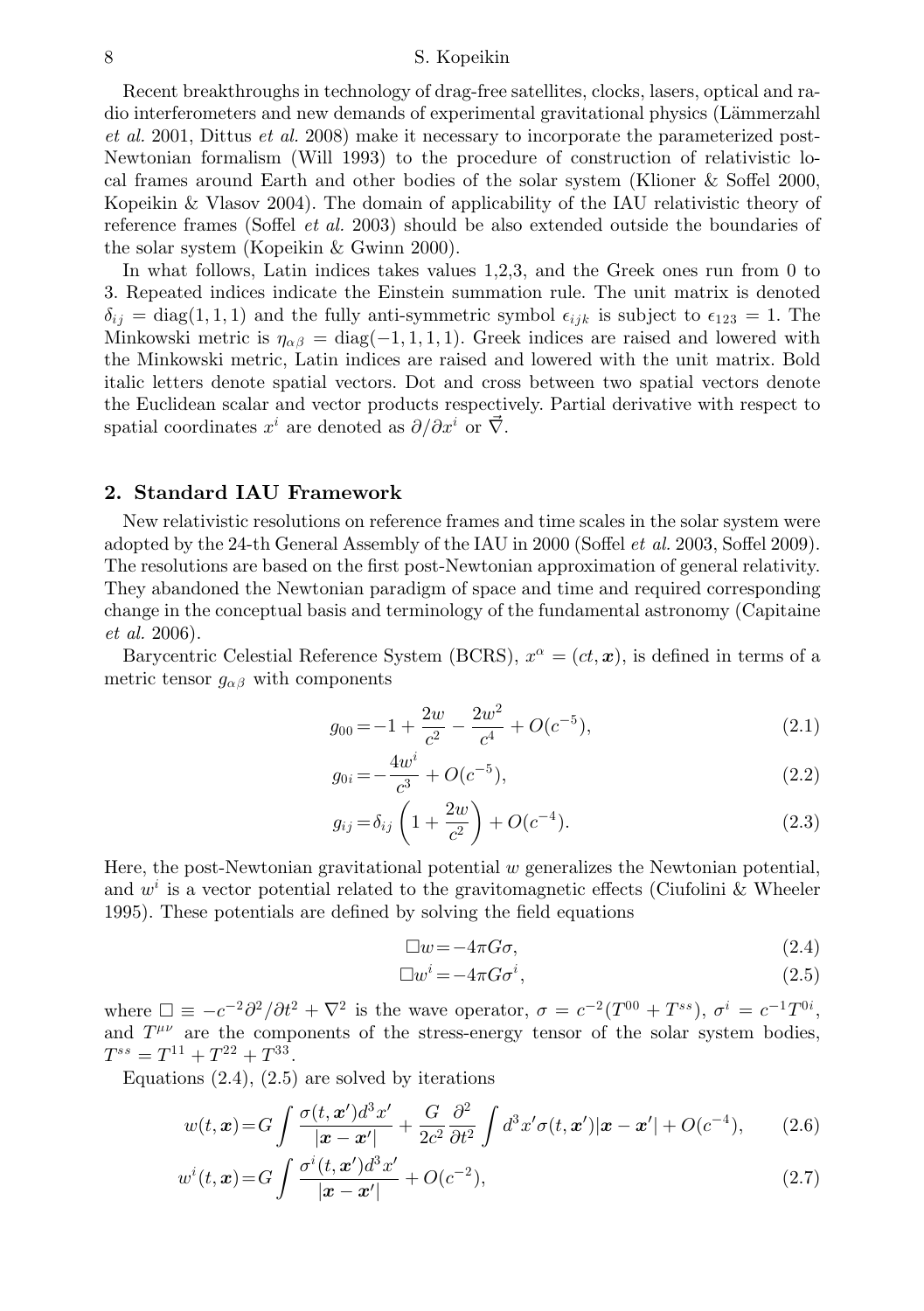which are to be substituted to the metric tensor  $(2.1)$ – $(2.3)$ . Each of the potentials, w and  $w<sup>i</sup>$ , can be linearly decomposed in two parts

$$
w = w_E + \bar{w},\tag{2.8}
$$

$$
w^i = w_E^i + \bar{w}^i,\tag{2.9}
$$

where  $w_E$  and  $w_E^i$  are BCRS potentials depending on the distribution of mass and current only inside the Earth, and  $\bar{w}_E$  and  $\bar{w}_E^i$  are gravitational potentials of external bodies.

Geocentric Celestial Reference System (GCRS) is denoted  $X^{\alpha} = (cT, \mathbf{X})$ . GCRS is defined in terms of the metric tensor  $G_{\alpha\beta}$  with components

$$
G_{00} = -1 + \frac{2W}{c^2} - \frac{2W^2}{c^4} + O(c^{-5}),
$$
\n(2.10)

$$
G_{0i} = -\frac{4W^i}{c^3} + O(c^{-5}),\tag{2.11}
$$

$$
G_{ij} = \delta_{ij} \left( 1 + \frac{2W}{c^2} \right) + O(c^{-4}).
$$
\n(2.12)

Here  $W = W(T, X)$  is the post-Newtonian gravitational potential and  $W^{i}(T, X)$  is a vector-potential both expressed in the geocentric coordinates. They satisfy to the same type of the wave equations (2.4), (2.5).

The geocentric potentials are split into two parts: potentials  $W_E$  and  $W_E^i$  arising from the gravitational field of the Earth and external parts associated with tidal and inertial effects. IAU resolutions implied that the external parts must vanish at the geocenter and admit an expansion in powers of *X* (Soffel et al. 2003, Soffel 2009)

$$
W(T, X) = W_E(T, X) + W_{kin}(T, X) + W_{dyn}(T, X),
$$
\n(2.13)

$$
W^{i}(T, \boldsymbol{X}) = W_{E}^{i}(T, \boldsymbol{X}) + W_{\text{kin}}^{i}(T, \boldsymbol{X}) + W_{\text{dyn}}^{i}(T, \boldsymbol{X}).
$$
\n(2.14)

Geopotentials  $W_E$  and  $W_E^i$  are defined in the same way as  $w_E$  and  $w_E^i$  (see equations  $(2.6)$ – $(2.7)$ ) but with quantities  $\sigma$  and  $\sigma^i$  calculated in the GCRS.  $W_{\text{kin}}$  and  $W_{\text{kin}}^i$  are kinematic contributions that are linear in spatial coordinates *X*

$$
W_{\rm kin} = Q_i X^i, \qquad W_{\rm kin}^i = \frac{1}{4} c^2 \varepsilon_{ipq} (\Omega^p - \Omega_{\rm prec}^p) X^q, \qquad (2.15)
$$

where  $Q_i$  characterizes the minute deviation of the actual world line of the geocenter from that of a fiducial test particle being in a free fall in the external gravitational field of the solar system bodies (Kopeikin 1988)

$$
Q_i = \partial_i \bar{w}(\boldsymbol{x}_E) - a_E^i + O(c^{-2}). \qquad (2.16)
$$

Here  $a_E^i = dv_E^i/dt$  is the barycentric acceleration of the geocenter. Function  $\Omega_{\text{prec}}^a$  describes the relativistic precession of dynamically non-rotating spatial axes of GCRS with respect to reference quasars

$$
\Omega_{\text{prec}}^i = \frac{1}{c^2} \varepsilon_{ijk} \left( -\frac{3}{2} v_E^j \partial_k \bar{w}(\boldsymbol{x}_E) + 2 \partial_k \bar{w}^j(\boldsymbol{x}_E) - \frac{1}{2} v_E^j Q^k \right). \tag{2.17}
$$

The three terms on the right-hand side of this equation represent the geodetic, Lense-Thirring, and Thomas precessions, respectively (Kopeikin 1988, Soffel *et al.* 2003).

Potentials  $W_{\text{dyn}}$  and  $W_{\text{dyn}}^i$  are generalizations of the Newtonian tidal potential. For example,

$$
W_{\rm dyn}(T,\boldsymbol{X})=\bar{w}(\boldsymbol{x}_E+\boldsymbol{X})-\bar{w}(\boldsymbol{x}_E)-X^i\partial_i\bar{w}(\boldsymbol{x}_E)+O(c^{-2}).\hspace{1cm}(2.18)
$$

It is easy to check out that a Taylor expansion of  $\bar{w}(x_E + X)$  around the point  $x_E$  yields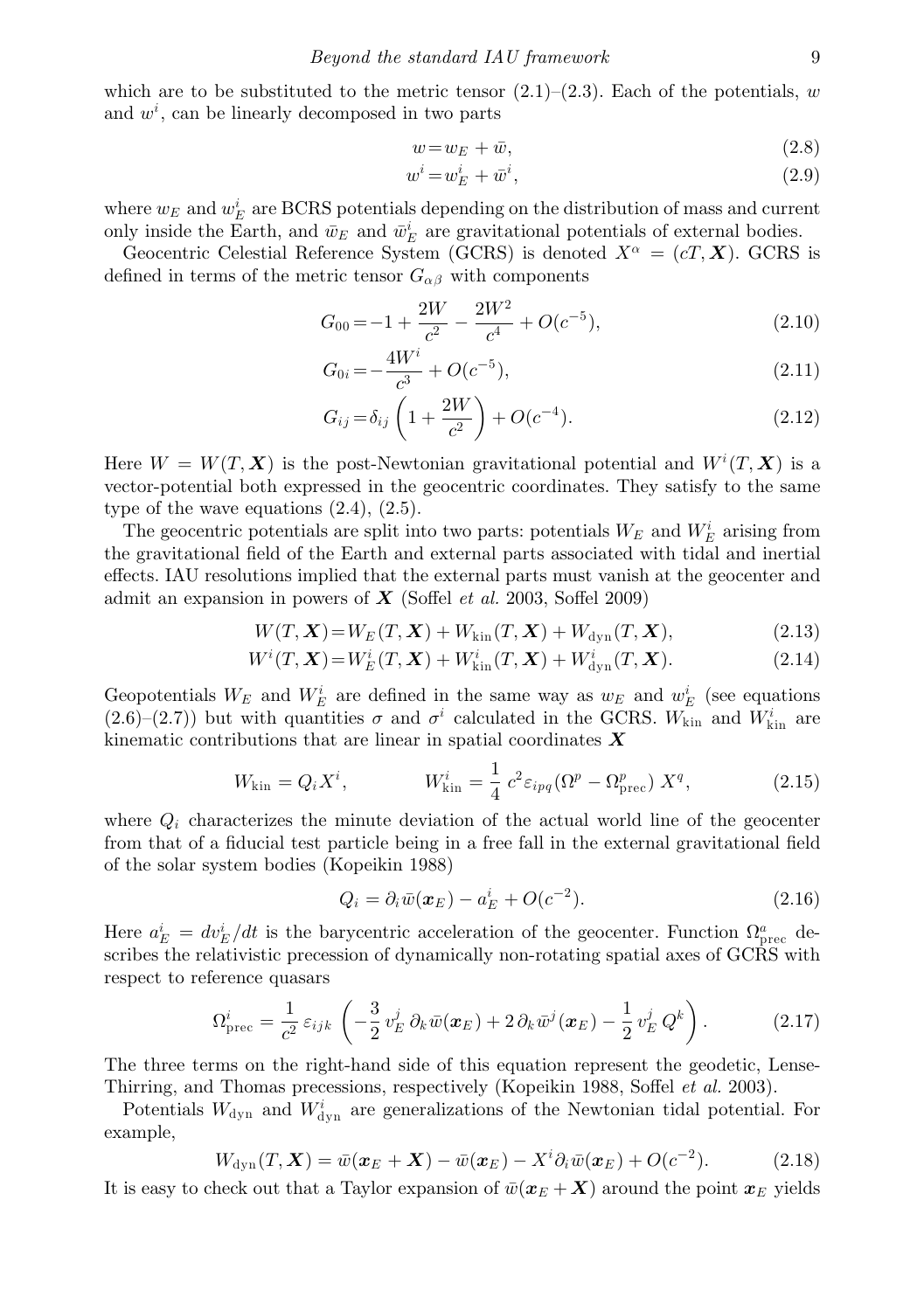$W_{\text{dyn}}(T, X)$  in the form of a polynomial starting from the quadratic with respect to  $X$ terms. We also note that the local gravitational potentials  $W_E$  and  $W_E^i$  of the Earth are related to the barycentric gravitational potentials  $w_E$  and  $w_E^i$  by the post-Newtonian transformations (Brumberg & Kopeikin 1989, Soffel et al. 2003).

# **3. IAU Scaling Rules and the Metric Tensor**

The coordinate transformations between the BCRS and GCRS are found by matching the BCRS and GCRS metric tensors in the vicinity of the world line of the Earth by making use of their tensor properties. The transformations are written as (Kopeikin 1988, Soffel et al. 2003)

$$
T = t - \frac{1}{c^2} [A + v_E \cdot r_E] + \frac{1}{c^4} \left[ B + B^i r_E^i + B^{ij} r_E^i r_E^j + C(t, x) \right] + O(c^{-5}), \quad (3.1)
$$

$$
X^{i} = r_{E}^{i} + \frac{1}{c^{2}} \left[ \frac{1}{2} v_{E}^{i} v_{E} \cdot r_{E} + \bar{w} (\boldsymbol{x}_{E}) r_{E}^{i} + r_{E}^{i} \boldsymbol{a}_{E} \cdot r_{E} - \frac{1}{2} a_{E}^{i} r_{E}^{2} \right] + O(c^{-4}), \quad (3.2)
$$

where  $r_E = x - x_E$ , and functions  $A, B, B^i, B^{ij}, C(t, x)$  are

$$
\frac{dA}{dt} = \frac{1}{2}v_E^2 + \bar{w}(\pmb{x}_E),\tag{3.3}
$$

$$
\frac{dB}{dt} = -\frac{1}{8}v_E^4 - \frac{3}{2}v_E^2\,\bar{w}(\boldsymbol{x}_E) + 4\,v_E^i\,\bar{w}^i + \frac{1}{2}\,\bar{w}^2(\boldsymbol{x}_E),\tag{3.4}
$$

$$
B^{i} = -\frac{1}{2} v_{E}^{2} v_{E}^{i} + 4 \bar{w}^{i}(\boldsymbol{x}_{E}) - 3 v_{E}^{i} \bar{w}(\boldsymbol{x}_{E}), \qquad (3.5)
$$

$$
B^{ij} = -v_E^i Q_j + 2\partial_j \bar{w}^i(\boldsymbol{x}_E) - v_E^i \partial_j \bar{w}(\boldsymbol{x}_E) + \frac{1}{2} \delta^{ij} \dot{\bar{w}}(\boldsymbol{x}_E), \qquad (3.6)
$$

$$
C(t, \mathbf{x}) = -\frac{1}{10} r_E^2 (\dot{\mathbf{a}}_E \cdot \mathbf{r}_E).
$$
\n(3.7)

Here again  $x_E^i, v_E^i$ , and  $a_E^i$  are the barycentric position, velocity and acceleration vectors of the Earth, the dot stands for the total derivative with respect to  $t$ . The harmonic gauge condition does not fix the function  $C(t, x)$  uniquely. However, it is reasonable to fix it in the time transformation for practical reasons (Soffel *et al.* 2003).

Earth's orbit in BCRS is almost circular. This makes the right side of equation (3.3) almost constant with small periodic oscillations

$$
\frac{1}{2}v_E^2 + \bar{w}(\boldsymbol{x}_E) = c^2 L_C + \text{(periodic terms)},\tag{3.8}
$$

where the constant  $L<sub>C</sub>$  and the periodic terms have been calculated with a great precision in (Fukushima 1995). For practical reason of calculation of ephemerides of the solar system bodies, the BCRS time coordinate was re-scaled to remove the constant  $L_C$  from the right side of equation (3.8). The new time scale was called TDB

$$
t_{TDB} = t\left(1 - L_B\right),\tag{3.9}
$$

where a new constant  $L_B$  is used for practical purposes instead of  $L_C$  in order to take into account the additional linear drift between the geocentric time  $T$  and the atomic time on geoid, as explained in (Brumberg & Kopeikin 1990, Irwin & Fukushima 1999, Klioner et al. 2009). Time re-scaling changes the Newtonian equations of motion. In order to keep the equations of motion invariant scientists doing the ephemerides also re-scaled spatial coordinates and masses of the solar system bodies. These scaling transformations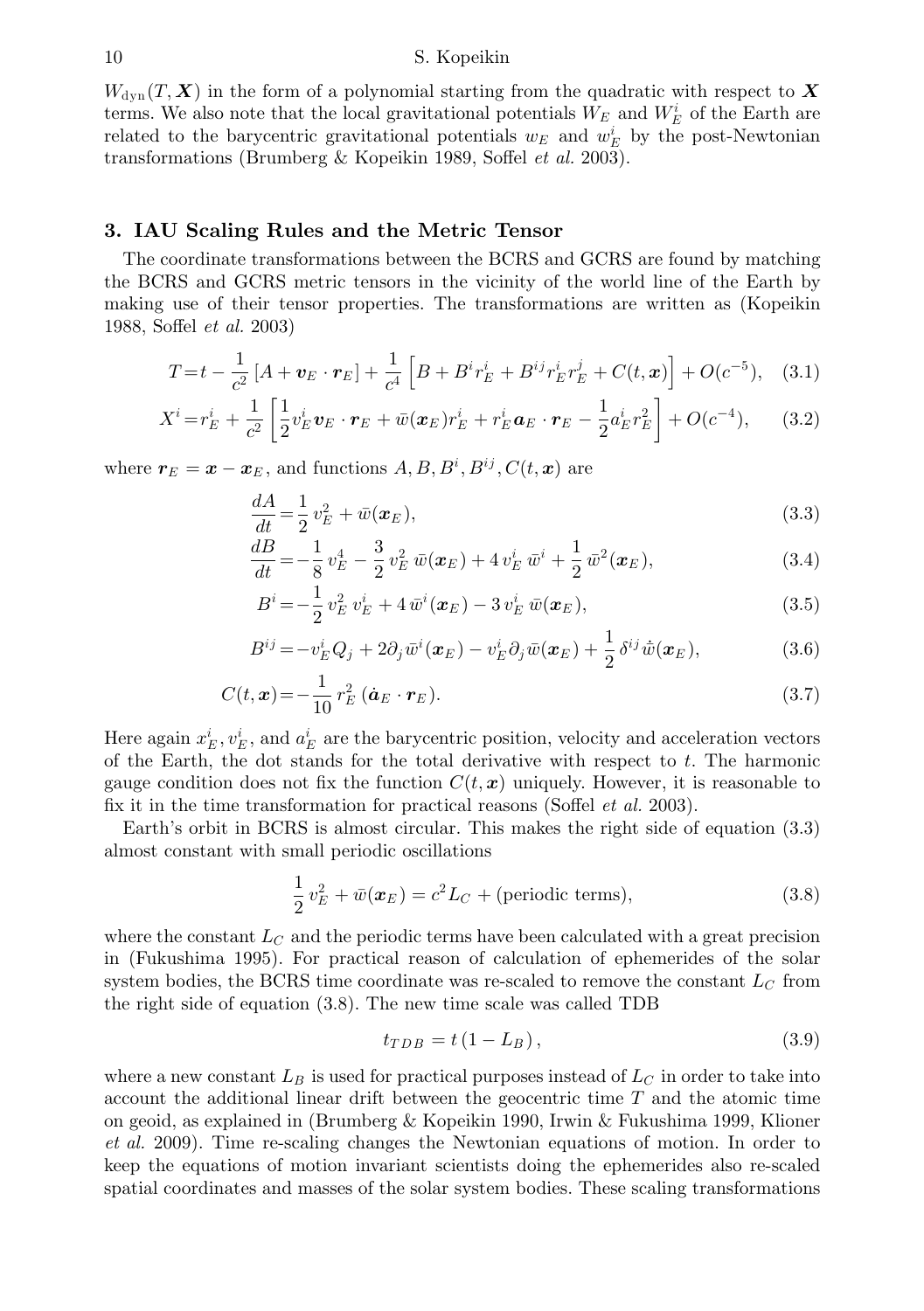are included to IAU2000 resolutions (Soffel *et al.* 2003) but they have never been explicitly associated with transformation of the metric tensor. It had led to a long-standing discussion about the units of measurement of time, space, and mass in astronomical measurements (Klioner *et al.* 2009).

The scaling of time and space coordinates is associated with a particular choice of the metric tensor corresponding to either TCB or TDB time. In order to see it, we notice that equation (2.15) is a solution of the Laplace equation, which is defined up to an arbitrary function of time  $Q$ . If one takes it into account, equations  $(2.15)$ ,  $(3.3)$  can be re-written as

$$
W_{\rm kin} = Q + Q_i X^i, \tag{3.10}
$$

$$
\frac{dA(t)}{dt} = \frac{1}{2}v_E^2 + \bar{w}(\boldsymbol{x}_E) - Q,\tag{3.11}
$$

and, if we chose  $Q = c^2 L_C$ , it eliminates the secular drift between times T and t without explicit re-scaling of time, which is always measured in SI units. It turns out that Blanchet-Damour (Blanchet & Damour 1989) relativistic definition of mass depends on function Q and is re-scaled in such a way that the Newtonian equations of motion remain invariant. Introduction of  $Q$  to function  $W$  brings about implicitly re-scales spatial coordinates as well. We conclude that introducing function  $Q = c^2 L_C$  to the metric tensor without apparent re-scaling of coordinates and masses might be more preferable for IAU resolutions as it allows us to keep the SI system of units without changing coordinates and masses made ad hoc "by hands". Similar procedure can be developed for re-scaling the geocentric time T to take into account the linear drift existing between this time and the atomic clocks on geoid (Brumberg & Kopeikin 1990, Irwin & Fukushima 1999).

#### **4. Parameterized Coordinate Transformations**

This section discusses how to incorporate the parameterized post-Newtonian (PPN) formalism (Will 1993) to the IAU resolutions. This extends applicability of the resolutions to a more general class of gravity theories. Furthermore, it makes the IAU resolutions fully compatible with JPL equations of motion used for calculation of ephemerides of major planets, Sun and Moon.

These equations of motion depend on two PPN parameters,  $\beta$  and  $\gamma$  (Seidelmann 1992) and they are presently compatible with the IAU resolutions only in the case of  $\beta = \gamma = 1$ . Rapidly growing precision of optical and radio astronomical observations as well as calculation of relativistic equations of motion in gravitational wave astronomy urgently demands to work out a PPN theory of relativistic transformations between the local and global coordinate systems.

PPN parameters  $\beta$  and  $\gamma$  are characteristics of a scalar field which makes the metric tensor different from general relativity. In order to extend the IAU 2000 theory of reference frames to the PPN formalism we employ a general class of Brans-Dicke theories (Brans & Dicke 1961). This class is based on the metric tensor  $g_{\alpha\beta}$  and a scalar field  $\phi$ that couples with the metric tensor through function  $\theta(\phi)$ . We assume that  $\phi$  and  $\theta(\phi)$ are analytic functions which can be expanded in a Taylor series about their background values  $\phi$  and  $\theta$ .

The parameterized theory of relativistic reference frames in the solar system is built in accordance to the same rules as used in the IAU resolutions. The entire procedure is described in our paper (Kopeikin & Vlasov 2004). The parameterized coordinate transformations between BCRS and GCRS are found by matching the BCRS and GCRS metric tensors and the scalar field in the vicinity of the world line of the Earth. The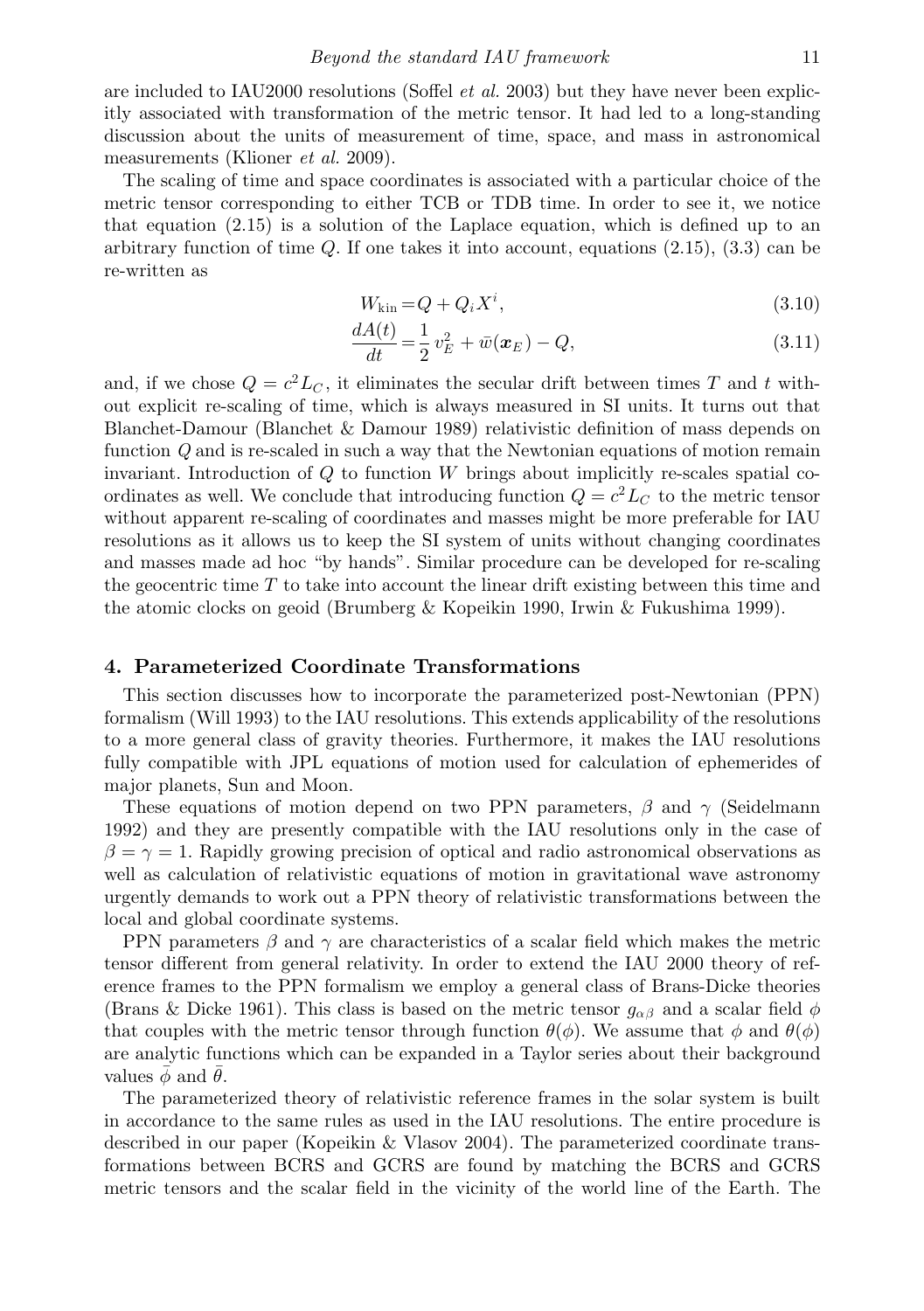#### 12 S. Kopeikin

transformations have the following form (Kopeikin & Vlasov 2004)

$$
T = t - \frac{1}{c^2} \left[ A + \mathbf{v}_E \cdot \mathbf{r}_E \right] + \frac{1}{c^4} \left[ B + B^i \, r_E^i + B^{ij} \, r_E^i \, r_E^j + C(t, \mathbf{x}) \right] + O(c^{-5}), \tag{4.1}
$$

$$
X^{i} = r_{E}^{i} + \frac{1}{c^{2}} \left[ \frac{1}{2} v_{E}^{i} v_{E}^{j} r_{E}^{j} + \gamma Q r_{E}^{i} + \gamma \bar{w} (\mathbf{x}_{E}) r_{E}^{i} + r_{E}^{i} a_{E}^{j} r_{E}^{j} - \frac{1}{2} a_{E}^{i} r_{E}^{2} \right] + O(c^{-4}) \quad (4.2)
$$

where  $r_E = x - x_E$ , and functions  $A(t)$ ,  $B(t)$ ,  $B^i(t)$ ,  $B^{ij}(t)$ ,  $C(t, x)$  are

$$
\frac{dA}{dt} = \frac{1}{2}v_E^2 + \bar{w} - Q(\pmb{x}_E),\tag{4.3}
$$

$$
\frac{dB}{dt} = -\frac{1}{8}v_E^4 - \left(\gamma + \frac{1}{2}\right)v_E^2 \,\bar{w}(\boldsymbol{x}_E) + 2(1+\gamma)\,v_E^i\,\bar{w}^i + \left(\beta - \frac{1}{2}\right)\,\bar{w}^2(\boldsymbol{x}_E),\qquad(4.4)
$$

$$
B^{i} = -\frac{1}{2} v_{E}^{2} v_{E}^{i} + 2(1+\gamma) \,\bar{w}^{i}(\boldsymbol{x}_{E}) - (1+2\gamma) v_{E}^{i} \,\bar{w}(\boldsymbol{x}_{E}), \tag{4.5}
$$

$$
B^{ij} = -v_E^i Q_j + (1+\gamma)\partial_j \bar{w}^i(\boldsymbol{x}_E) - \gamma v_E^i \partial_j \bar{w}(\boldsymbol{x}_E) + \frac{1}{2} \delta^{ij} \dot{\bar{w}}(\boldsymbol{x}_E), \qquad (4.6)
$$

$$
C(t, \mathbf{x}) = -\frac{1}{10} r_E^2 (\dot{\mathbf{a}}_E \cdot \mathbf{r}_E).
$$
\n(4.7)

These transformations depends explicitly on the PPN parameters  $\beta$  and  $\gamma$  and the scaling function Q, and should be compared with those (3.1)-(3.7) adopted in the IAU resolutions.

PPN parameters  $\beta$  and  $\gamma$  have a fundamental physical meaning in the scalar-tensor theory of gravity along with the universal gravitational constant  $G$  and the fundamental speed c. It means that if the parameterized transformations  $(4.1)-(4.7)$  are adopted by the IAU, the parameters  $\beta$  and  $\gamma$  must be included to the number of the astronomical constants which values must be determined experimentally. The program of the experimental determination of  $\beta$  and  $\gamma$  began long time ago and it makes use of various observational techniques. So far, the experimental values of  $\beta$  and  $\gamma$  are indistinguishable from their general-relativistic values  $\beta = 1, \gamma = 1.$ 

# **5. Matching IAU Resolutions with Cosmology**

BCRS assumes that the solar system is isolated and space-time is asymptotically flat. This idealization will not work at some level of accuracy of astronomical observations because the universe is expanding and its space-time is described by the Friedman-Robertson-Walker (FRW) metric tensor having non-zero Riemannian curvature (Misner et al. 1973). It may turn out that some, yet unexplained anomalies in the orbital motion of the solar system bodies (Anderson 2009, Krasinsky & Brumberg 2004, Lämmerzahl et al. 2006) are indeed associated with the cosmological expansion. Moreover, astronomical observations of cosmic microwave background radiation and other cosmological effects requires clear understanding of how the solar system is embedded to the cosmological model. Therefore, it is reasonable to incorporate the cosmological expansion of spacetime to the IAU 2000 theory of reference frames in the solar system (Kopeikin *et al.*) 2001, Ramirez et al. 2002).

Because the universe is not asymptotically-flat the gravitational field of the solar system can not vanish at infinity. Instead, it must match with the cosmological metric tensor. This imposes the cosmological boundary condition. The cosmological model is not unique has a number of free parameters depending on the amount of visible and dark matter, and on the presence of dark energy. We considered a FRW universe driven by a scalar field imitating the dark energy  $\phi$  and having a spatial curvature equal to zero (Dolgov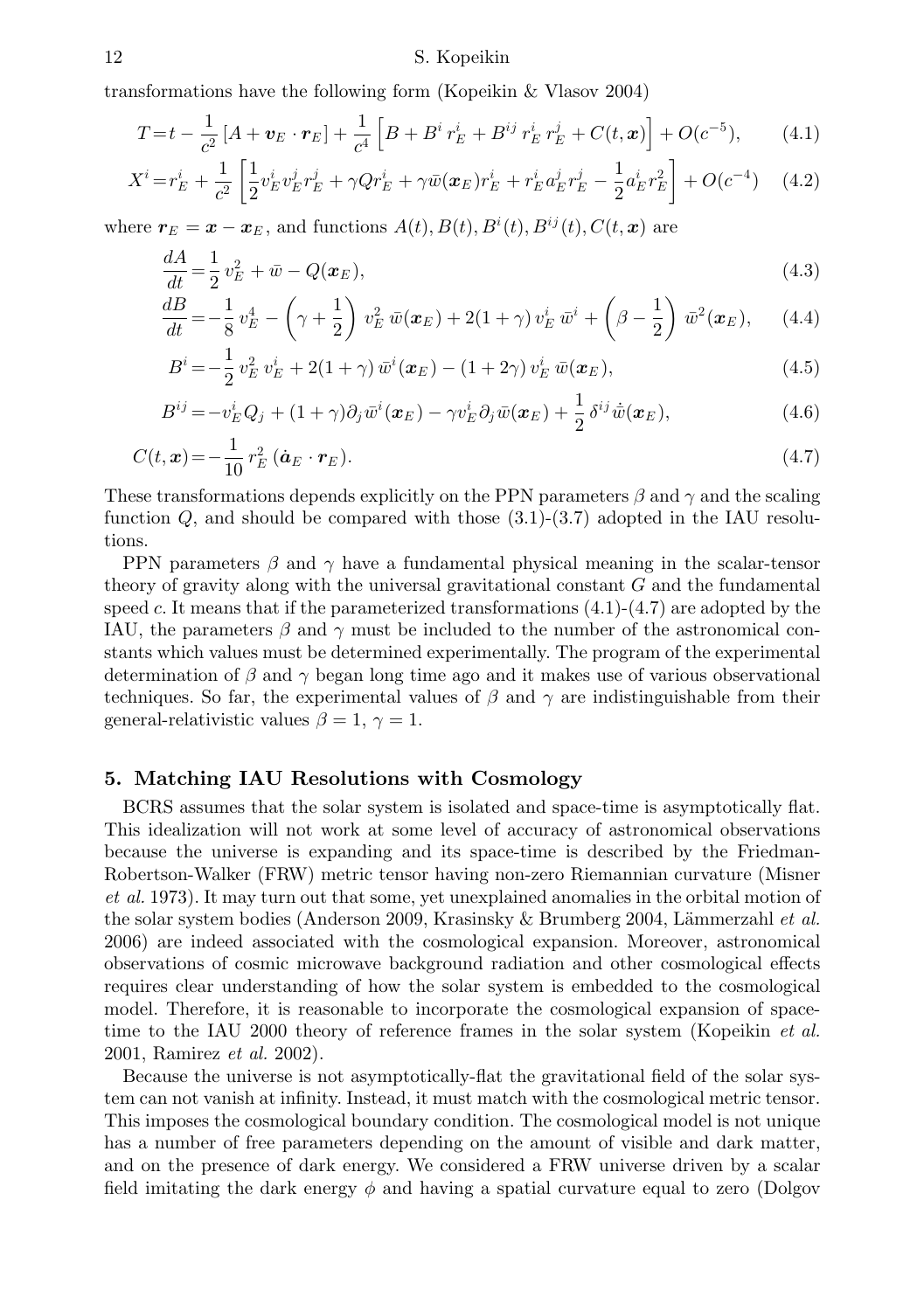et al. 1990, Mukhanov 2005). The universe is perturbed by a localized distribution of matter of the solar system. In this model the perturbed metric tensor reads

$$
g_{\alpha\beta} = a^2(\eta) f_{\alpha\beta}, \qquad f_{\alpha\beta} = \eta_{\alpha\beta} + h_{\alpha\beta}, \tag{5.1}
$$

where perturbation  $h_{\alpha\beta}$  of the background FRW metric tensor  $\bar{g}_{\alpha\beta} = a^2 \eta_{\alpha\beta}$  is caused by the presence of the solar system,  $a(\eta)$  is a scale factor of the universe depending on the, so-called, conformal time  $n$  related to coordinate time  $t$  by simple differential equation  $dt = a(\eta)d\eta$ . In what follows, a linear combination of the metric perturbations

$$
\gamma^{\alpha\beta} = h^{\alpha\beta} - \frac{1}{2} \eta^{\alpha\beta} h,\tag{5.2}
$$

where  $h = \eta^{\alpha\beta} h_{\alpha\beta}$ , is more convenient for calculations.

We discovered a new cosmological gauge, which has a number of remarkable properties. In case of the background FRW universe with dust equation of state (that is, the background pressure of matter is zero (Dolgov *et al.* 1990, Mukhanov 2005) this gauge is given by (Kopeikin et al. 2001, Ramirez et al. 2002)

$$
\gamma^{\alpha\beta}{}_{|\beta} = 2H\varphi\delta_0^{\alpha},\tag{5.3}
$$

where bar denotes a covariant derivative with respect to the background metric  $\bar{g}_{\alpha\beta}$ ,  $\varphi = \phi/a^2$ ,  $H = \dot{a}/a$  is the Hubble parameter, and the overdot denotes a time derivative with respect to time  $\eta$ . The gauge (5.3) generalizes the harmonic gauge of asymptoticallyflat space-time for the case of the expanding non-flat background universe.

The gauge (5.3) drastically simplifies the linearized Einstein equations. Introducing notations  $\gamma_{00} \equiv 4w/c^2$ ,  $\gamma_{0i} \equiv -4w^i/c^3$ , and  $\gamma_{ij} \equiv 4w^{ij}/c^4$ , and splitting Einstein's equations in components, yield

$$
\Box \chi - 2H \partial_{\eta} \chi + \frac{5}{2} H^2 \chi = -4\pi G \sigma, \tag{5.4}
$$

$$
\Box w - 2H\partial_{\eta} w = -4\pi G\sigma - 4H^2\chi, \qquad (5.5)
$$

$$
\Box w^i - 2H \partial_\eta w^i + H^2 w^i = -4\pi G \sigma^i, \tag{5.6}
$$

$$
\Box w^{ij} - 2H \partial_{\eta} w^{ij} = -4\pi G T^{ij}, \qquad (5.7)
$$

where  $\partial_{\eta} \equiv \partial/\partial \eta$ ,  $\square \equiv -c^{-2}\partial_{\eta}^{2} + \nabla^{2}$ ,  $\chi \equiv w - \varphi/2$ , the Hubble parameter  $H = \dot{a}/a =$  $2/\eta$ , densities  $\sigma = c^{-2}(T^{00} + T^{ss})$ ,  $\sigma^i = c^{-1}T^{0i}$  with  $T^{\alpha\beta}$  being the tensor of energymomentum of matter of the solar system defined with respect to the metric  $f_{\alpha\beta}$ . These equations extend the domain of applicability of equations (2.4), (2.5) of the IAU standard framework (Soffel 2009) to the case of expanding universe.

First equation (5.4) describes evolution of the scalar field while the second equation (5.5) describes evolution of the scalar perturbation of the metric tensor. Equation (5.6) yields evolution of vector perturbations of the metric tensor, and equation (5.7) describes generation and propagation of gravitational waves by the isolated N-body system. Equations (5.4)–(5.7) contain all corrections depending on the Hubble parameter and can be solved analytically in terms of generalized retarded solution. Exact Green functions for these equations have been found in (Kopeikin *et al.* 2001, Ramirez *et al.* 2002, Haas  $\&$ Poisson 2005). They revealed that the gravitational perturbations of the isolated system on expanding background depend not only on the value of the source taken on the past null cone but also on the value of the gravitational field inside the past null cone.

Existence of extra terms in the solutions of equations  $(5.4)$ – $(5.7)$  depending on the Hubble parameter brings about cosmological corrections to the Newtonian law of gravity. For example, the post-Newtonian solutions of equations (5.5), (5.6) with a linear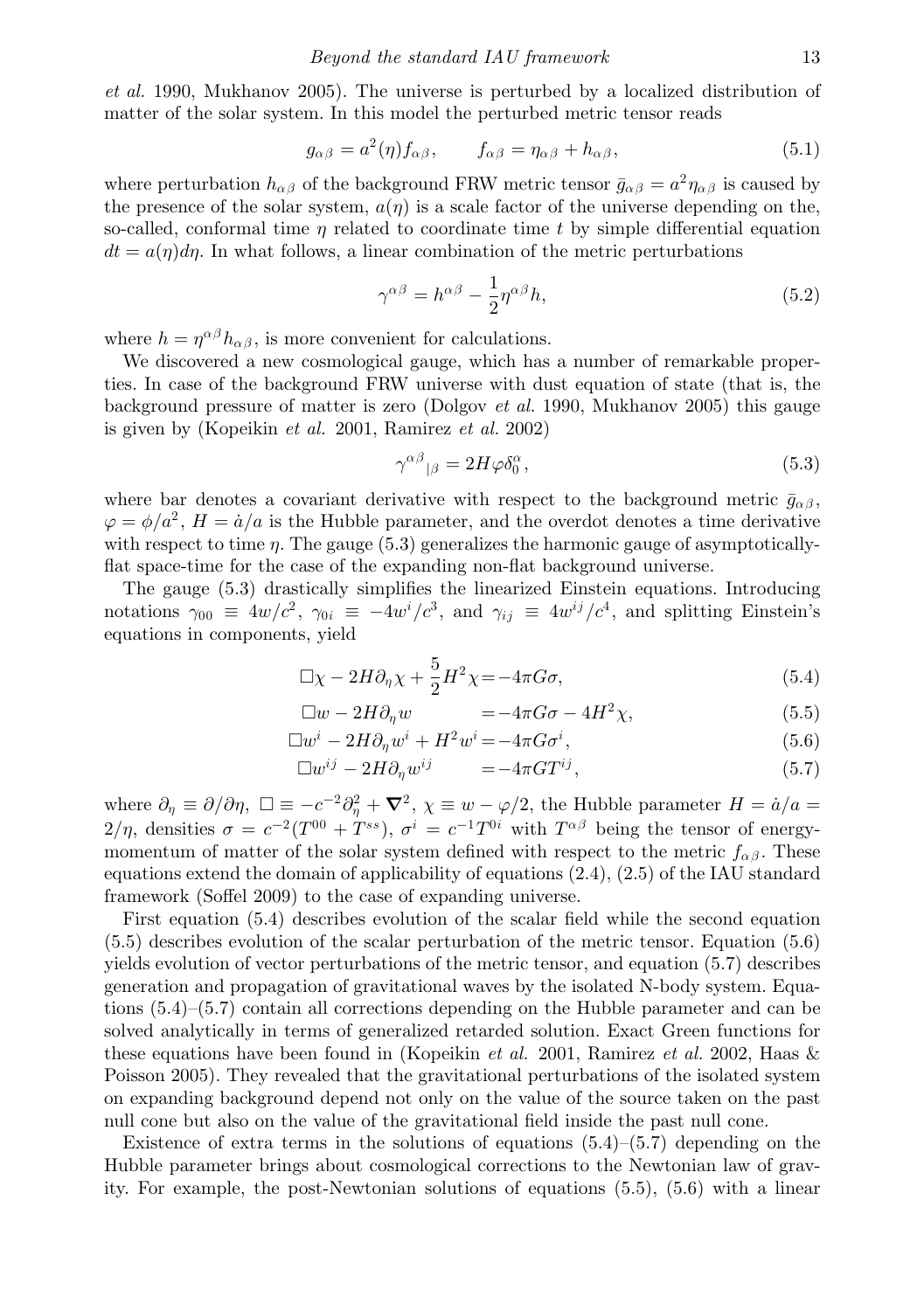correction due to the Hubble expansion are

$$
w(\eta, \mathbf{x}) = G \int \frac{\sigma(\eta, \mathbf{x}')d^3 x'}{|\mathbf{x} - \mathbf{x}'|} + \frac{G}{2c^2} \frac{\partial^2}{\partial \eta^2} \int d^3 x' \sigma(\eta, \mathbf{x}') |\mathbf{x} - \mathbf{x}'|
$$
(5.8)  

$$
-GH \int d^3 x' \sigma(\eta, \mathbf{x}') + O(c^{-4}) + O(H^2),
$$
  

$$
w^i(\eta, \mathbf{x}) = G \int \frac{\sigma^i(\eta, \mathbf{x}')d^3 x'}{|\mathbf{x} - \mathbf{x}'|} + O(c^{-2}) + O(H^2).
$$
(5.9)

Matching these solutions with those defined in the BCRS of the IAU 2000 framework in equations  $(2.6)$ ,  $(2.7)$  is achieved after expanding all quantities depending on the conformal time  $\eta$  in the neighborhood of the present epoch in powers of the Hubble parameter.

Current IAU 2000 paradigm assumes that the asymptotically-flat metric,  $f_{\alpha\beta}$ , is used for calculation of light propagation and ephemerides of the solar system bodies. It means that the conformal time  $\eta$  is implicitly interpreted as TCB in equations of motion of light and planets. However, the physical metric  $g_{\alpha\beta}$  differs from  $f_{\alpha\beta}$  by the scale factor  $a^2(\eta)$ , and the time  $\eta$  relates to TCB as a Taylor series that can be obtained after expanding  $a(\eta) = a_0 + \dot{a}\eta + \dots$ , in polynomial around the initial epoch  $\eta_0$  and defining TCB at the epoch as  $TCB=a_0\eta$ . Integrating equation  $dt = a(\eta)d\eta$  where t is the coordinate time, yields

$$
t = \text{TCB} + \frac{1}{2}\mathcal{H} \cdot \text{TCB}^2 + \dots,\tag{5.10}
$$

where  $\mathcal{H} = H/a_0$  and ellipses denote terms of higher order in the Hubble constant  $\mathcal{H}$ . The coordinate time  $t$  relates to the atomic time TAI (the proper time of observer) by equation, which does not involve the scale factor  $a(\eta)$  at the main approximation. It means that in order to incorporate the cosmological expansion to the equations of motion, one must replace TCB to the quadratic form

$$
TCB \longrightarrow TCB + \frac{1}{2} \mathcal{H} \cdot TCB^2.
$$
 (5.11)

Distances in the solar system are measured by radio ranging spacecrafts and planets. Equations of light propagation preserve their form if one keeps the speed of light constant and replace coordinates  $(\eta, x)$  to  $(t, \Xi)$ , where the spatial coordinates  $\Xi$  relate to coordinates x by equation  $d\Xi = a(\eta)dx$ . Because one uses TAI for measuring time, the values of the spatial coordinates in the range measurements are given in terms of the capitalized coordinates **Ξ**. Therefore, the ranging measurements are not affected by the time transformation (5.10) in contrast to the measurement of the Doppler shift, which deals with time only. This interpretation may reconcile the "Quadratic Time Augmentation" model of the Pioneer anomaly discussed by Anderson  $et \ al.$  (2002) in equation (61) of their paper.

#### **Acknowledgements**

This work was supported by the Research Council Grant No. C1669103 and by 2009 Faculty Incentive Grant of the Alumni Organization of the University of Missouri-Columbia.

#### **References**

Anderson, J. D., Laing, P. A., Lau, E. L., Liu, A. S., Nieto, M. M., & Turyshev, S. G. 2002, Phys. Rev. D, **65**, 082004

Anderson, J. D. 2009, Astrometric Solar-System Anomalies, this proceedings, 189 Blanchet, L. & Damour, T. 1989, Ann. Inst. H. Poincare, Phys. Theor., **50**, 377